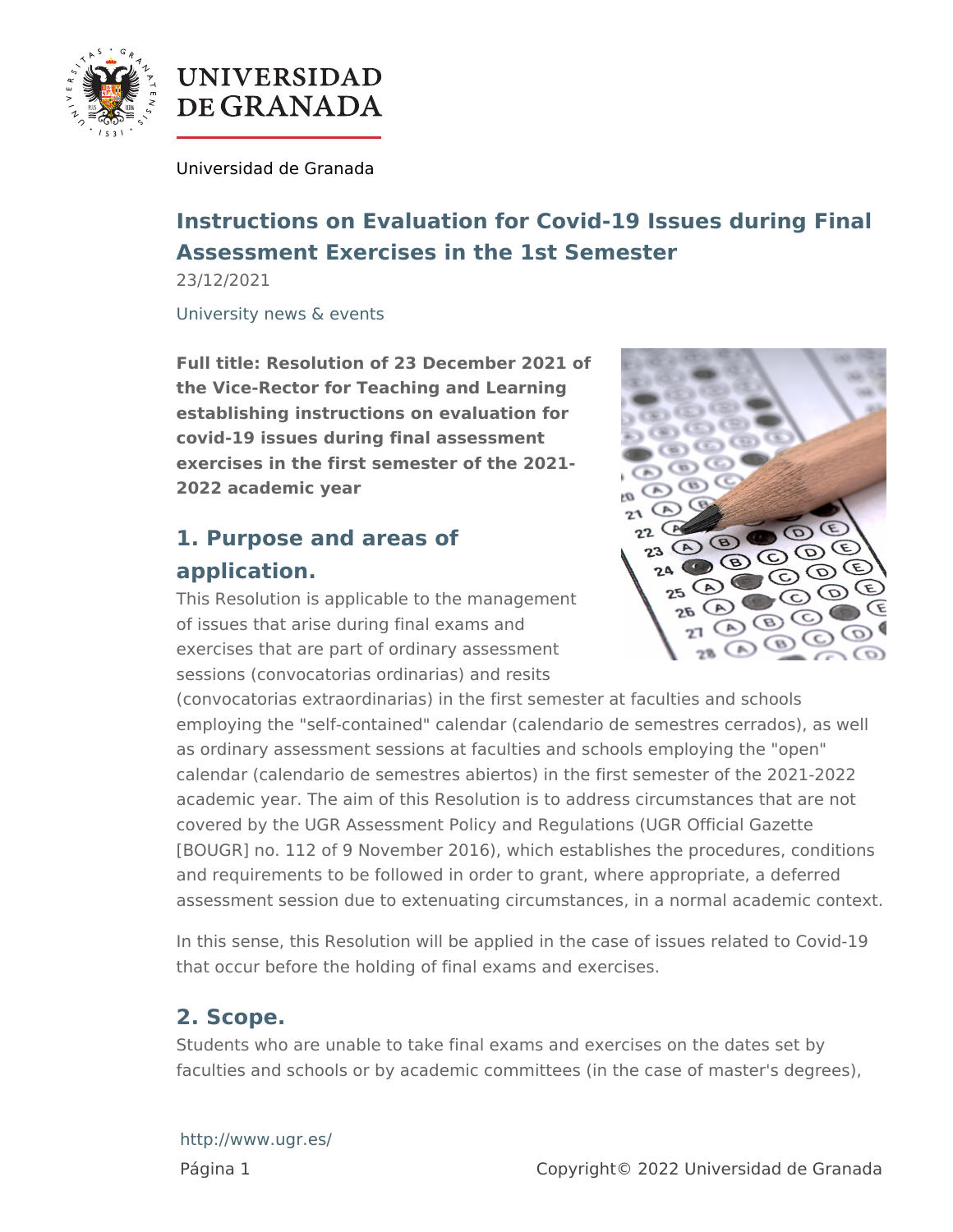in line with the calendar established for this purpose, may request assessment session due to Covid-19 extenuating circumstances.

Students may request and take a deferred assessment session due extenuating circumstances, unless otherwise indicated by the comp authorities, in the following scenarios:

- 1. Students diagnosed with Covid-19 who will be in self-isolation in which the final exam(s) are set to take place.
- 2. Students with Covid-19 symptoms whose situation has previous communicated to the Health and Risk Prevention (SPRL) Servic the channels established for this purpose, and who must follow isolation rules indicated.

#### 3. Initiating the procedure.

To request a deferred assessment session due to Covid-19 extenuation circumstances, students must follow the procedure available on th Administration Plantftcprsm/(sede.ugr.es/procs/Gestion-Academica-Sol [evaluacion-por-inci](https://sede.ugr.es/procs/Gestion-Academica-Solicitud-de-evaluacion-por-incidencias/)dent The application form must be accompanied by from the Health and Risk Prevention Service (SPRL) of the Univers (https://ssp.ugr.es/informacion/noticias/covid-19-estudiantes) or a result of a SARS-CoV-2 virus test (PCR or antigen test).

In the case of undergraduate studies, the application must be sent the department in charge of the affected course or courses. In the degree studies, the application must be sent to the programme coordinator. case of courses on which enrolments and teaching activities are m departments, the application form, together with the supporting do sent to one of the departments in question, which will in turn infor departments involved in delivering the course.

The application form must be submitted before the final exams and courses that may be affected begin, in line with the established ca regard to scenario 2 above, given that the symptoms associated w occur in the hours immediately prior to the exams, the application with the supporting documents, must be sent to the department dir of undergraduate studies), or programme coordinator (in the case degrees), within three working days following the exam/assessmen scenario will be taken into account as long as it is clear that the s before the final exams/exercises began.

The department director or master's programme coordinator will se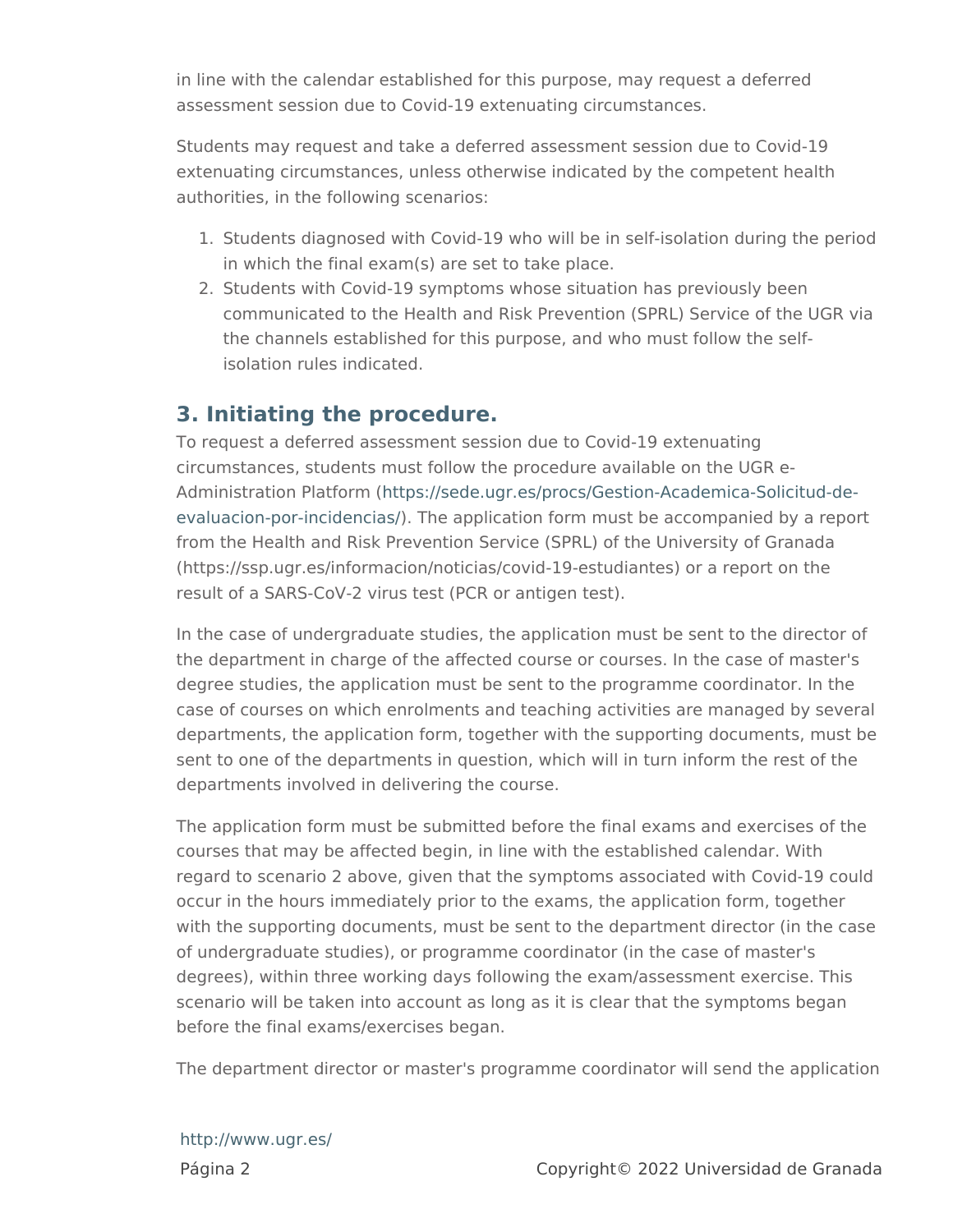forms that comply with the provisions of this Resolution to the tea in the courses for which the deferred assessment session due to C requested.

#### 4. Completing the procedure.

In view of the requests for a deferred assessment session due to ( extenuating circumstances, teaching staff will arrange for a new fi to be held in accordance with the provisions of the course quide for corresponding assessment session, indicating a single date and ti the same for all applicants. In any case, it must be ensured that no prevented from taking this final exam due to the self-isolation per each applicant.

With regard to undergraduate studies employing the "self-containe (calendario de semestres cerrados), the deferred assessment sess assessment session of the first semester may coincide with the ex In these cases, for the purposes of calculating the remaining sess students, it is understood that students will use up the ordinary as In order to hold the final exam or exercise as part of resits, where outside the official assessment period may be established.

### 5. Additional considerations.

In the case of students who are officially recognised as vulnerable considered to be the main caregivers of legal dependents, as esta Resolution of the Rector of 23 September 2021, approving the proc supporting vulnerable students or the main caregivers of persons groups, for the purposes of adapting teaching, learning and asses  $2022$  academic  $h$  etaprs  $\frac{1}{c}$  covid19.ugr.es/noticias/covid-19-procedimie [atencion-del-estudiantado-](https://covid19.ugr.es/noticias/covid-19-procedimiento-la-atencion-del-estudiantado-vulnerable)), uther depleartments and the master's programme coordinators will establish the appropriate mechanisms right to evaluation in ordinary assessment sessions and resits. In positive administrative decision regarding the necessary teaching by the Vice-Rectorate for Student Services and Employability must the application.

This Resolution is only applicable to issues related to Covid-19 th taking of final exams or exercises that are part of assessment ses semester, and resits (convocatorias extraordinarias) at faculties a employing the "self-contained" calendar (calendario de semestres first semester of the 2021-2022 academic year.